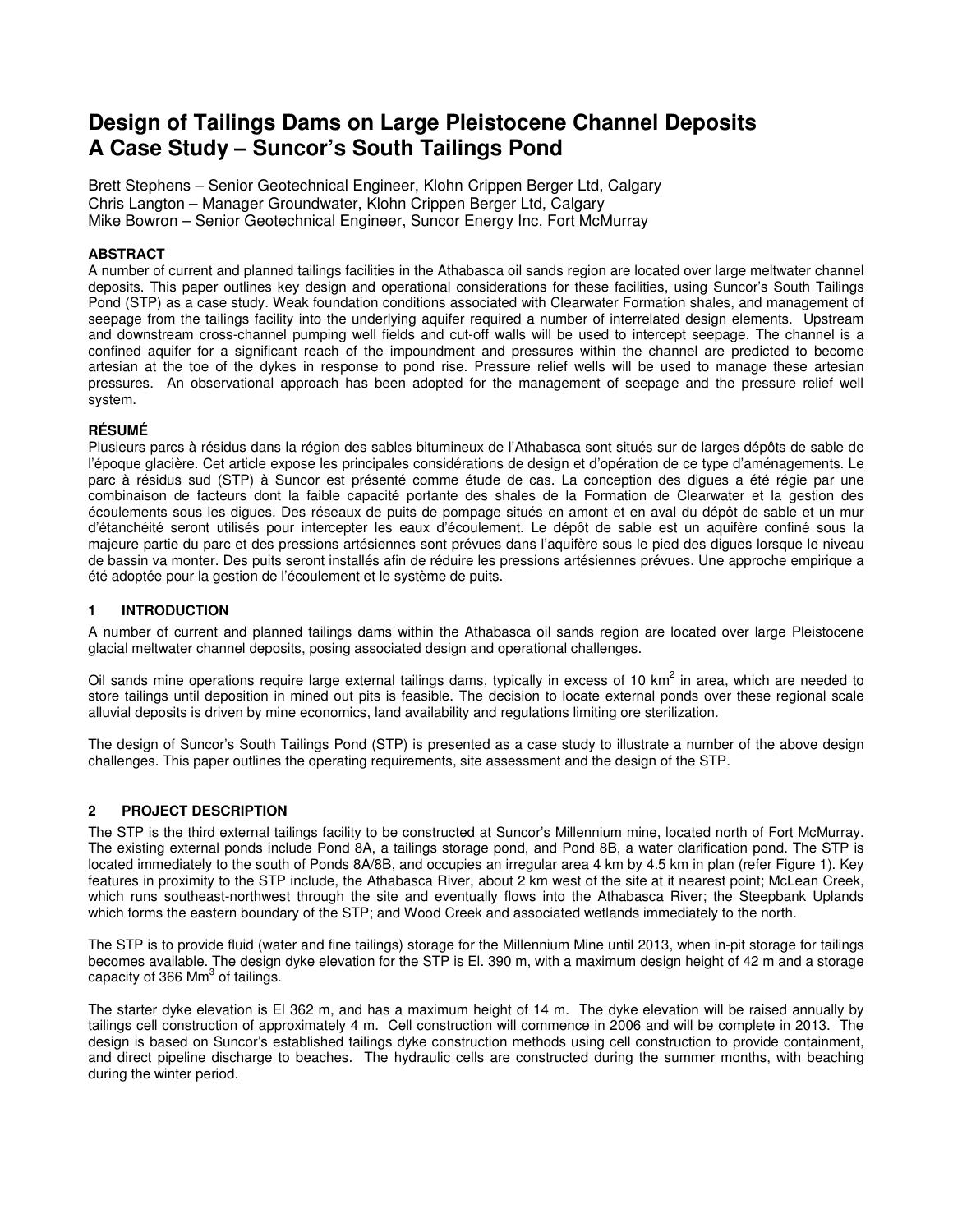

Figure 1 STP Site Location (August, 2005)

The pond will be used to store fine tailings and water from 2013 to 2035. Transfer of fine tailings to in-pit storage will be carried out from 2029 to 2035. Following fluid transfer, the pond will be breached and closure of the facility will commence.

## **3 FIELD INVESTIGATIONS**

An initial scoping level site investigation and design was completed by AMEC in 2002. The 2003 site investigation completed by KCBL comprised 21 drill holes, and a limited number of monitoring wells were constructed. Surface geophysics totalling 12 line km of electrical resistivity tomography (ERT) was completed Worley Parsons Komex. The ERT proved to be a valuable tool in delineating the Wood Creek Sand Channel (WCSC), a Pleistocene meltwater channel and key design feature, trending from southeast to northwest across the site. The success of this application on the STP site is due to the stratigraphy and relative resistivity contrasts between the channel sands and gravels, and the underlying Clearwater Formation.

In 2004, an additional 154 holes were drilled and more than 70 were completed as monitoring wells in the kame, WCSC and the residual STP footprint and surrounding geology. Over 120 slug tests were completed and two pumping wells were established, one in the northwest WCSC and the second in the southeast WCSC segment. Step, constant discharge and recovery tests were carried out to establish WCSC storage and transmissivity characteristics for groundwater modelling during the design process. A further 35 km of ERT profiling were completed to improve the delineation of the WCSC channel morphology and surficial sand deposits.

Additional investigations following design have included:

- A 20 day aquifer test in the northwest WCSC to establish aquifer boundary conditions;
- Additional ERT on selected dyke sections for confirmation of foundation conditions;
- Installation and commissioning of northwest wellfield pumping and monitoring well arrays.<br>In the part in the part of arrays and extent of surficial sand deposits and completion of
- Test pitting to assess the nature and extent of surficial sand deposits, and completion of a limited drilling program for the southwest WCSC cut-off wall.

Additional investigation of the kame and WCSC interaction is in progress and further ERT work is planned to improve the current understanding of the WCSC morphology in the area of the spill point, which is an area of groundwater discharge from the WCSC into McLean Creek and a key seepage design consideration.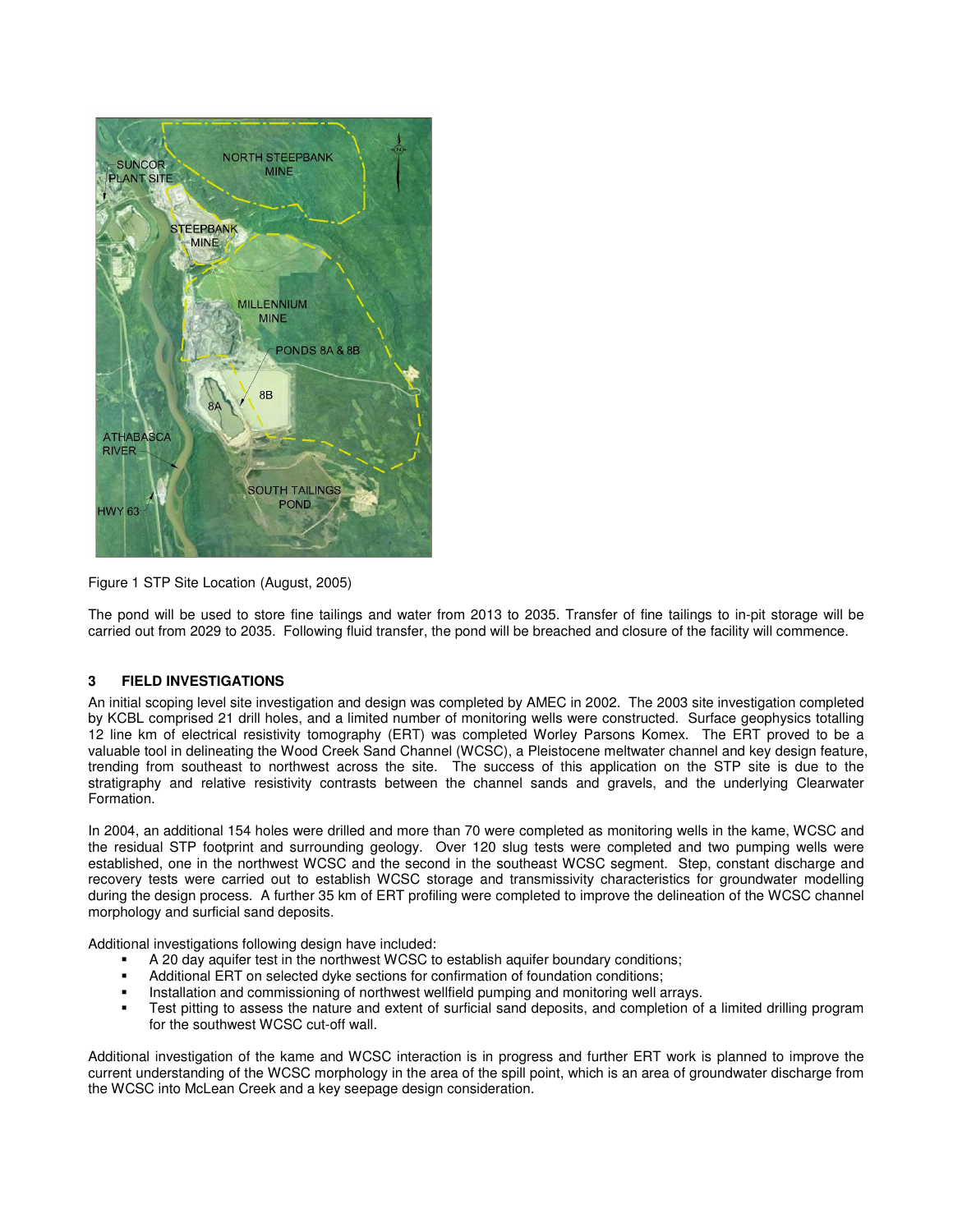

Figure 2 STP General Arrangement (1 km grid shown)

# **4 SITE GEOLOGY**

The general stratigraphic profile at the STP comprises in descending order:

- a surface layer of Holocene organic soil (muskeg);
- Pleistocene glacial till;
- Cretaceous Clearwater Formation clay shales;
- Cretaceous McMurray Formation oil sands; and
- Devonian Waterways Formation limestone.

The Cretaceous McMurray Formation and the underlying Devonian limestone are sufficiently deep that they do not influence the design of the STP, and are not discussed further.

#### **4.1 Holocene and Pleistocene Soils**

The soils overlying the Clearwater Formation comprise the following major units listed in descending order:

- **Holocene Soils (Ho):** These soils are muskeg deposits that are generally continuous across the site but are thicker within closed topographic lows where drainage is poor. The muskeg thickness is up to 4 m but is generally 1 m to 2 m thick and is typically comprised of silts, peat, and organic soil containing roots, wood fragments, trace clay, commonly with a fibrous texture, generally ranging in colour from brown to black.
- **Pleistocene Glaciolacustrine Soils (Pl):** These soils are discontinuous lenses of fine sands, silts and clays. The clays are typically of medium to high plasticity, and of firm to stiff consistency and where present, is 1 m to 2 m thick.
- **Pleistocene Glacial Tills (Pg)**: The Pg unit comprises clayey till (Pgtc), silty till (Pgt), sandy till (Pgts) and/or Clearwater-derived till (Pgc), as well as rafted (PgKc) Clearwater, or ice-thrusted (Kcip) Clearwater. The unit underlies muskeg or shallow glaciofluvial sands and gravels. Thickness typically varies up to 26 m. Upper till units are often sandy, and the clay content typically increases with depth. Lower units closely reflect the composition of the underlying parent Clearwater Formation and generally have medium to high plasticity, but plasticity is lower than the underlying Clearwater. Shear zones may be present in discontinuous blocks of transported Clearwater (rafts) that can be present in the glacial till.
- **Pleistocene Glaciofluvial Sands and Gravels (Pfs and Pfg):** These are dense basal sands and gravels within the WCSC that overlie Clearwater Formation. No glacial till was encountered at the base of the WCSC.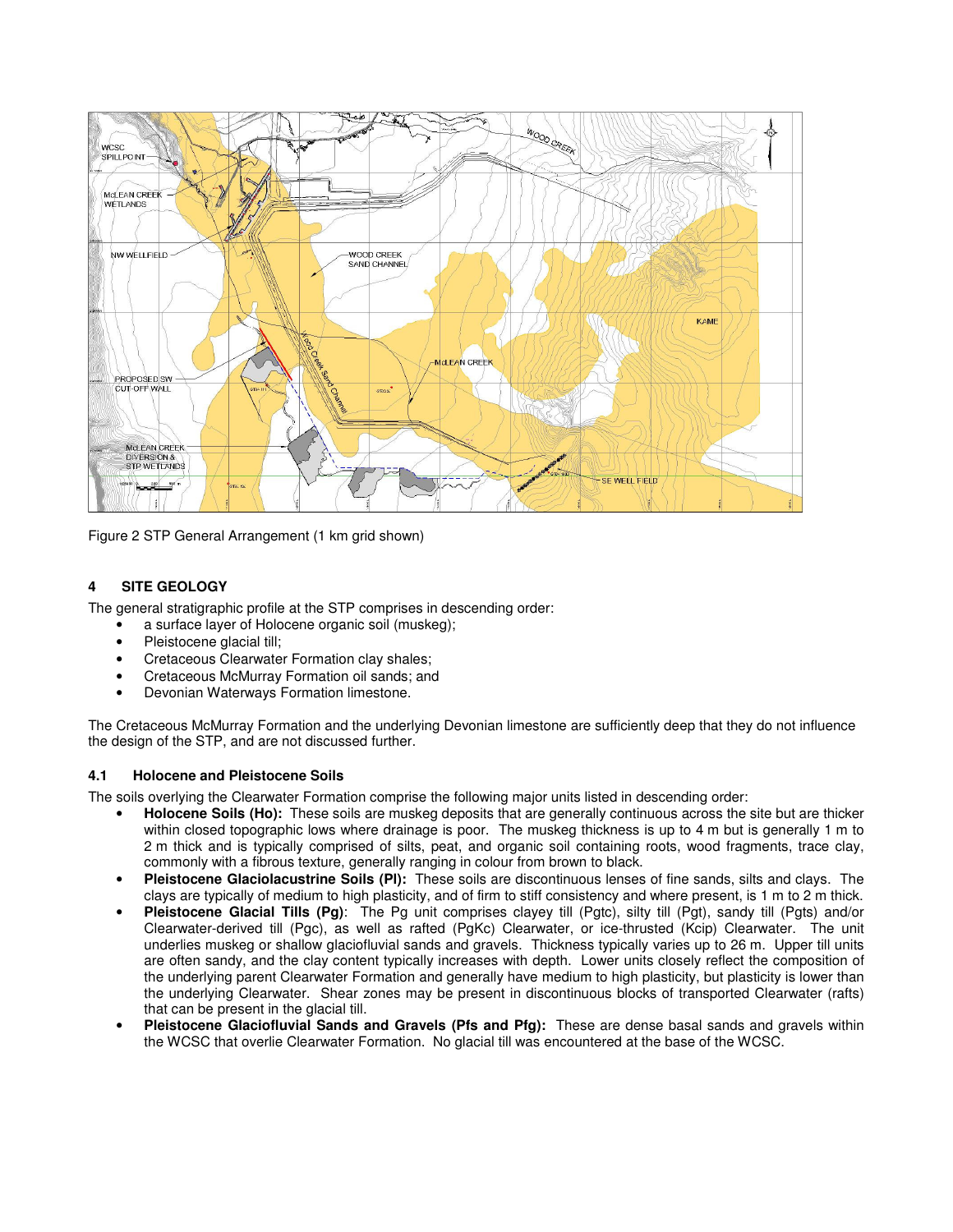### **4.2 Cretaceous Clearwater Formation**

The Clearwater Formation (Kc) underlies the glacial till (Pg) and the WCSC throughout the site, apart from portions of the base on the northwest segment of the WCSC, which can be in contact with McMurray Formation. The contact between these units is an erosional unconformity that rises away from the Athabasca River. The top of the Clearwater varies from approximately El. 323 m in the west to El. 338 m in the east.

The Clearwater is a marine deposit comprised of predominately clay shales with numerous thin carbonate cemented siltstone beds. The Clearwater has been divided by others into eight sub-units for the purpose of stratigraphic correlation in this area. Each of the sub-units is identified on the basis of specific marker beds determined from natural gamma and density geophysical logs as described in Isaac (1982). The oldest sub-unit is the glauconitic Kcw, which conformably overlies the McMurray Formation. The upper sub-units are designated Kca through Kcg. In the vicinity of the STP, the upper, younger Clearwater sub-units have been completely eroded. The youngest sub-unit present at the site is Kcd, which subcrops over the eastern portion of the site. The lower Kcb and Kca sub-units subcrop towards the west as the erosional unconformity drops toward the Athabasca River valley. Kcw underlies the entire site and is overlain by one or more of the younger Kca, Kcb, Kcc and Kcd units.

Core logging identified shear zones in the Clearwater clay shales at this site, characterized by smooth slikensides and striated surfaces, where low angles of shearing resistance are expected. Similar weak shear zones have been observed in Clearwater cores from Dyke 11A which forms part of Pond 8A, and the Mildred Lake Settling Basin (Nicol 1994) at Syncrude. These weak shear zones have caused foundation movements within portions of both dykes.

# **5 HYDROGEOLOGY**

The primary aquifers on the site are the WCSC, and a relatively elevated Kame deposit which forms the eastern boundary of the STP.

### **5.1 Wood Creek Sand Channel (WCSC)**

The WCSC was named following the construction of the Wood Creek Dam, which formed part of Pond 8A, and completely cut off the meltwater aquifer at that location. The WCSC cuts across the STP footprint from southeast to northwest, from where the channel alignment continues to the northwest under tailings Dyke 11A, and through Wood Creek (Figure 2). The channel is typically capped with organics and glacial till, suggesting that the channel was active prior to final glacial retreat in the area, and the channel sediments are dense due to the glacial loading. The channel base typically rests unconformably on Clearwater Formation strata, but in places the channel is incised into McMurray Formation.

Andriashak (1991) considers that the WCSC is an extension of the Clark Channel, a major regional scale buried channel system. This interpretation is further supported by published maps, and air photo interpretation confirmed the presence of surficial sandy material towards the south. For design purposes, these data were collated and the WCSC was interpreted to extend to the southeast of the STP, with a likely connection to the Clark Channel.

Recent site investigation data suggests that extension of the WCSC southeast of the STP is tenuous, and further work is planned to clarify the channel morphology and orientation to the south and east.

Detailed drilling, well installation and aquifer testing programs carried out from 2004 to 2006 in the channel section northwest of the STP have shown that the channel section morphology is variable and sedimentary characteristics vary both vertically through the profile and horizontally across the channel. The channel form represents a combination of two fluvial systems. The lower channel section is interpreted as the original channel thalweg. Sediments in this section of the profile typically comprise coarse grained sands and gravels. Fines content in the units varies, and the presence of relatively high fines contents in some units suggests a proximal source for the sediment. Aquifer potential in the thalweg is typically significant, with permeabilities typically in the range 0.1 to 100 m/day. A general fining upward in the sequence is evident.

The upper channel section is significantly wider and is interpreted as a lower energy fluvial environment with both channel and overbank facies. Extensive sediment reworking is likely to have occurred in a braided and/or meandering fluvial system. Fining upward in the sequence is generally apparent, and hydraulic conductivities vary widely. Typical hydraulic conductivity values for the various Pleistocene units in the STP investigation area are presented in Table 1.

Exploration drilling and aquifer tests have shown that although continuous hydraulic connection in the channel is observed, the lower channel section is the principal aquifer. Delayed response to pumping in the lower section, has been measured in these lower permeability upper channel sediments.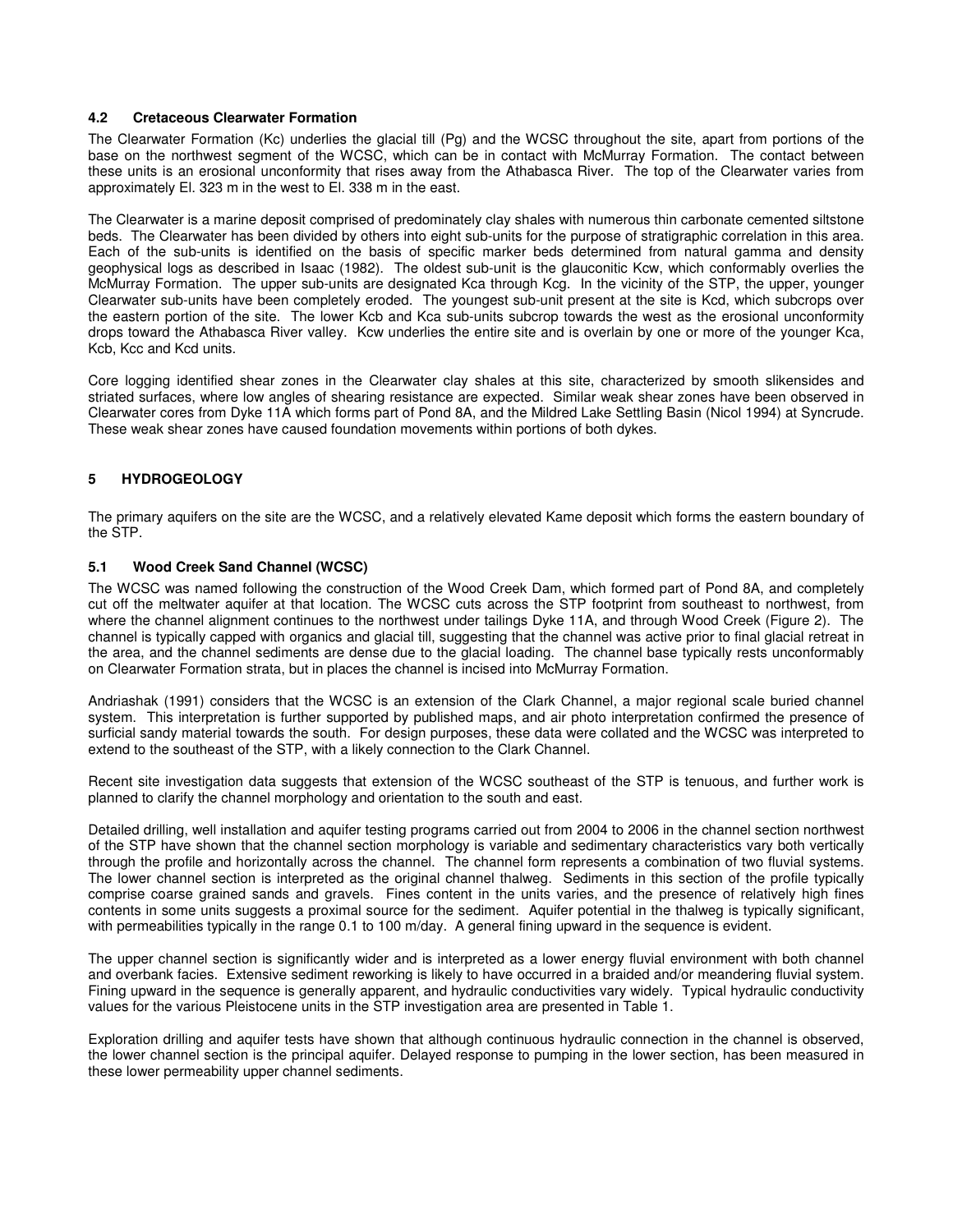### **Table 1 Summarized Permeability Results – Strata Specific**

| <b>Strata</b>                  | <b>Number</b> | <b>Number</b> |                | Permeability m/day   |               |
|--------------------------------|---------------|---------------|----------------|----------------------|---------------|
|                                | of Sites      | of Tests      | <b>Minimum</b> | <b>Maximum</b>       | <b>Median</b> |
| <b>Slug Testing</b>            |               |               |                |                      |               |
| *Glacial Till                  | 29            | 41            | $1.3x10^{-3}$  | $7.8 \times 10^{-1}$ | $2.1x10^{-2}$ |
| <b>Intertill Sand</b>          | 9             | 15            | $1.4x10^{-2}$  | 8.2                  | 0.1           |
| <b>WCSC</b>                    | 32            | 63            | 0.6            | 100                  | 56            |
| Kame                           | 4             |               | $7.6x10^{-3}$  | 8.1                  | 2.0           |
|                                |               |               |                |                      |               |
| <b>Pumping Tests</b>           |               |               |                |                      |               |
| <b>WCSC</b>                    | っ             | 3             | 8              | 87                   | 36            |
| $*$ Clopial Till includes silt |               |               |                |                      |               |

= Glacial Till includes silt.

### **5.2 Kame Deposit**

A deposit called the Kame is located on the eastern periphery of the STP in the area of the headwaters of Wood Creek and McLean Creek. This naming convention is based on initial surficial mapping interpretation of the area. Excavation into the unit identified it to be fluvial in nature, fine on the margins and coarse grained at the centre associated with high energy deposition. This original naming convention was retained for record keeping purposes for the STP project.

The base of the deposit rises eastward in the lease area from an elevation of roughly 360 m to 400 m above sea level. Groundwater levels are relatively elevated in the kame and groundwater flow is generally from east to west and follows the topography.

# **6 STP Design**

The key design issues for the STP are:

- Challenging dyke design requirements over weak Clearwater Formation clay shales;
- Reducing artesian pressures at the dyke toe caused by porewater pressures within the WCSC;
- Protection of McLean Creek and off lease regional groundwater systems from process-affected water seepage; and
- Surface water design to maintain a closed circuit system for process affected water, and to divert and reconstruct natural waters systems around the facility.

These elements of the design are discussed in the following sections.

#### **6.1 Clearwater Shale Foundation**

The STP is underlain by weak Clearwater Formation clay shales at variable depths. Perimeter slope angles of the STP dykes are controlled by low residual strength shear bedding planes in the Clearwater. Shear strength is further reduced as most of the dyke load is taken up by pore pressure increases in the Clearwater, which will not dissipate over the operational life of the impoundment.

Dyke stability over the pre-sheared Clearwater clay shales relies heavily on the passive shear resistance of the overlying units. In general, the thicker the overlying unit, the steeper the dyke slopes. To develop the passive resistance at the toe, movements along these pre-sheared layers are expected. This mechanism was observed at Syncrude's Mildred Lake Settling Basin and is described in Nicol (1994).

Table 2 summarizes the design criteria adopted for stability assessments of the STP dykes. Material parameters are based on laboratory data from field exploration and Suncor site data. Clearwater shale design strengths are based on back analysis of performance data from Pond 8A dykes.

#### **6.2 Perimeter Dyke Alignment**

The perimeter dyke alignment was selected to maximize tailings storage by positioning the dyke toe with deeper Clearwater units where steeper dyke slopes are possible. Along the North Dyke, there was little flexibility as the weak Clearwater Formation is close to the surface. Three stabilizing berms are required in the North Dyke to meet Suncor's operational requirements of tailings dykes slopes no flatter than 10H:1V

Along the South Dyke and West Dyke, the toe was positioned over the alignment of the WCSC and the depth to Clearwater is greater. The thick dense to very dense sands and gravels of the WCSC allow steeper slopes than for shallow Clearwater. The steeper slopes also result in a modest increase in storage capacity for the STP.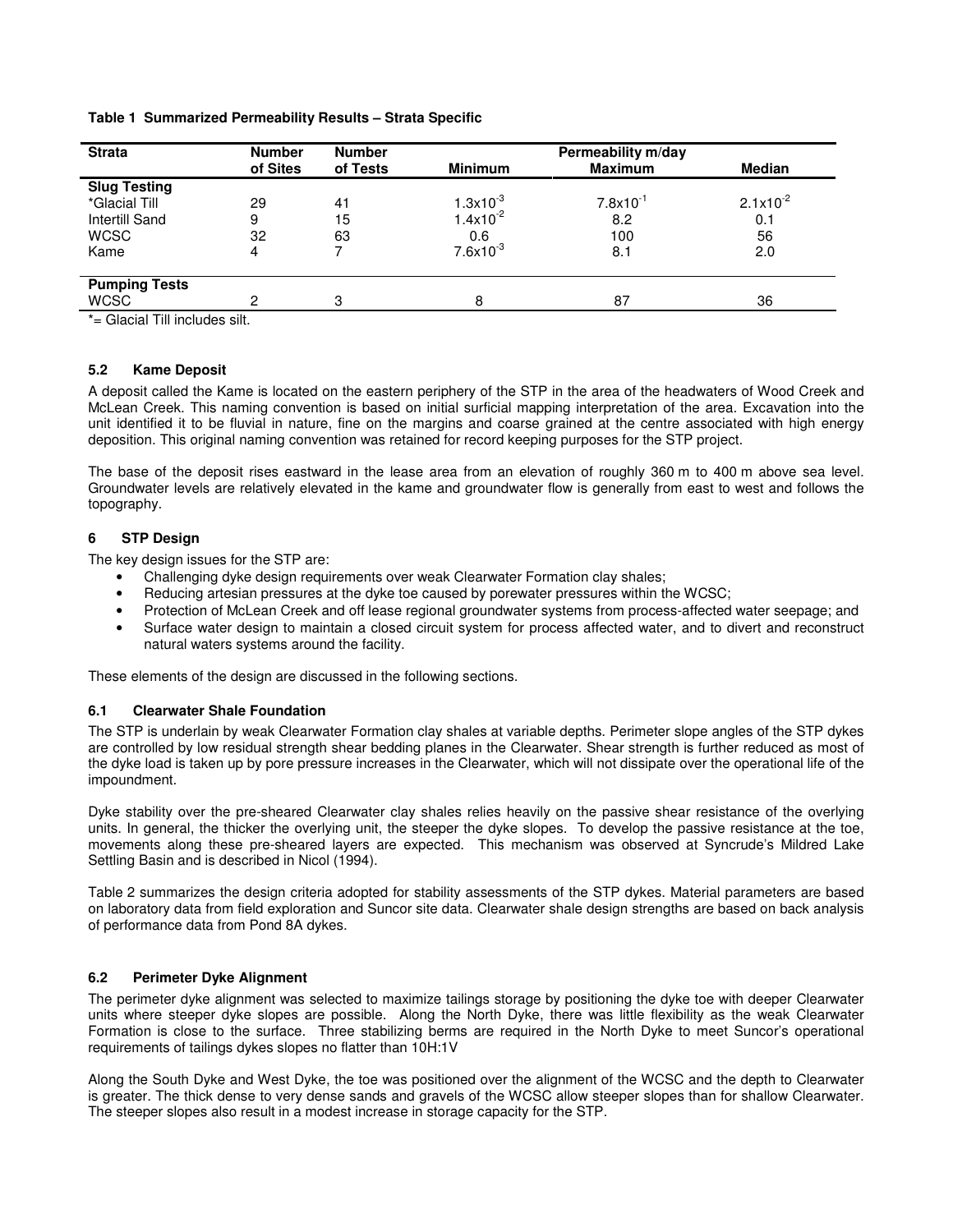### **Table 2 – Material Strength Parameters**

| Unit                                     | <b>Cohesion</b> | <b>Effective</b>          | Pore                     | <b>Density</b>       |
|------------------------------------------|-----------------|---------------------------|--------------------------|----------------------|
|                                          | (kPa)           | <b>Friction</b><br>Angle  | <b>Pressure</b><br>(kPa) | (kN/m <sup>3</sup> ) |
| <b>Dyke Embankment Fill</b>              |                 |                           |                          |                      |
| - Lean oil sand/dry Tills                | 0               | $33^\circ$                | $r_{\rm u} = 0.25$       | 19.5                 |
| - Clearwater shale/wet tills             | 0               | $22^{\circ}$              | $r_{\rm u} = 0.25$       | $19.0 - 19.5$        |
| <b>Tailings Sand</b>                     |                 |                           |                          |                      |
| - Cell                                   | 0               | $34^\circ$                | Piezometric              | 19.5                 |
| - Sub-aerial beach                       |                 | $32^\circ$                | Piezometric              | 19.5                 |
| - sub aqueous beach                      |                 | $28^\circ$                | Piezometric              | 18.5                 |
| - sub aqueous beach (liquefied strength) | $Cu/p' = 0.1$   |                           |                          | 18.5                 |
| <b>Foundation</b>                        |                 |                           |                          |                      |
| - Pleistocene Lacustrine                 | 0               | $26^{\circ}$              | $B = 0.7$                | 20.0                 |
| - Glacial Till                           | 0               | $30^{\circ} - 34^{\circ}$ | $B = 0.4 - 0.5$          | 21.0                 |
| - Glacio-fluvial sand (WCSC)             | 0               | $33^\circ - 36^\circ$     | Piezometric              | 21.0                 |
| - Clearwater (cross bedding)             | 0               | $17^{\circ}$              | $B = 0.8$                | 21.0                 |
| - Clearwater (bedding shear)             | 0               | $7.5^\circ$               | $B = 0.8$                | 21.0                 |

# **6.3 Pressure Relief Wells**

Pressure relief wells are required to reduce artesian pore water pressures within the WCSC downstream of the perimeter dykes for the STP. Groundwater modelling of the pore water pressures in the WCSC predicted unmitigated artesian pressures in the WCSC of the order of 20 m above existing ground surface levels. The elevated pore water pressures are a result of the rising STP pond, and the WCSC being a confined aquifer. Artesian pressures at the toe of the dyke reduce the passive resistance of soil units above the Clearwater, and may result in boils downstream of the dykes if unrelieved.

Relief wells were selected to manage the artesian pressures at the toe of the STP dykes, as they:

- represent an established technology with documented use in a large number of water supply dykes and flood control levees;
- provide a flexible control measure that can be expanded if the initial system requires modification. In the case of the STP, this flexibility allows for the staged installation of the wells to match the increasing pond elevation, and resultant artesian pressures, during tailings placement;
- can be constructed to penetrate the full thickness of the aquifer to ensure performance is not affected by low permeability lenses present within an aquifer;
- are a passive system which does not rely on power or pumping elements to function; and
- are able to be installed following completion of construction of the STP starter dykes and surface drains.

Middlebrooks (1946) provides a good summary of design and operation of relief wells used for dams and levees.

The preliminary design of the relief well network is based on the method set out by the U.S. Army Corps of Engineers (1992) for the design, construction and maintenance of relief wells. The method provides the well penetration and spacing required to maintain a predetermined average piezometric head down slope of a structure such as a dyke. A maximum average artesian head of 5 m above existing ground surface was adopted for the STP design. The required well spacing is a function of the total head, and well penetration into the aquifer. Full penetration of the WCSC aquifer is required to maximize the spacing between individual wells in the network. For the STP at a final pond elevation of 387 m, a nominal well spacing of 25 m with fully penetrating relief wells is proposed.

The pressure relief well network will be installed in stages, at wider initial spacing to match the rise in pressure. The current schedule for installation of the initial wells affords time for additional monitoring and possible field trials prior to full implementation. The initial installations of wells are programmed for summer 2008. Transient data from the operation of the Northwest Wellfield (refer Section 6.5) will be incorporated into a three-dimensional finite element FEFLOW model. This model will provide a tool for initial design and ongoing assessment of the pressure relief network.

Currently work is in progress to develop procedures for winter operation of the pressure relief wells. This work will include field trials to observe winter operation of relief wells, and required maintenance issues in advance of installation of the pressure relief network.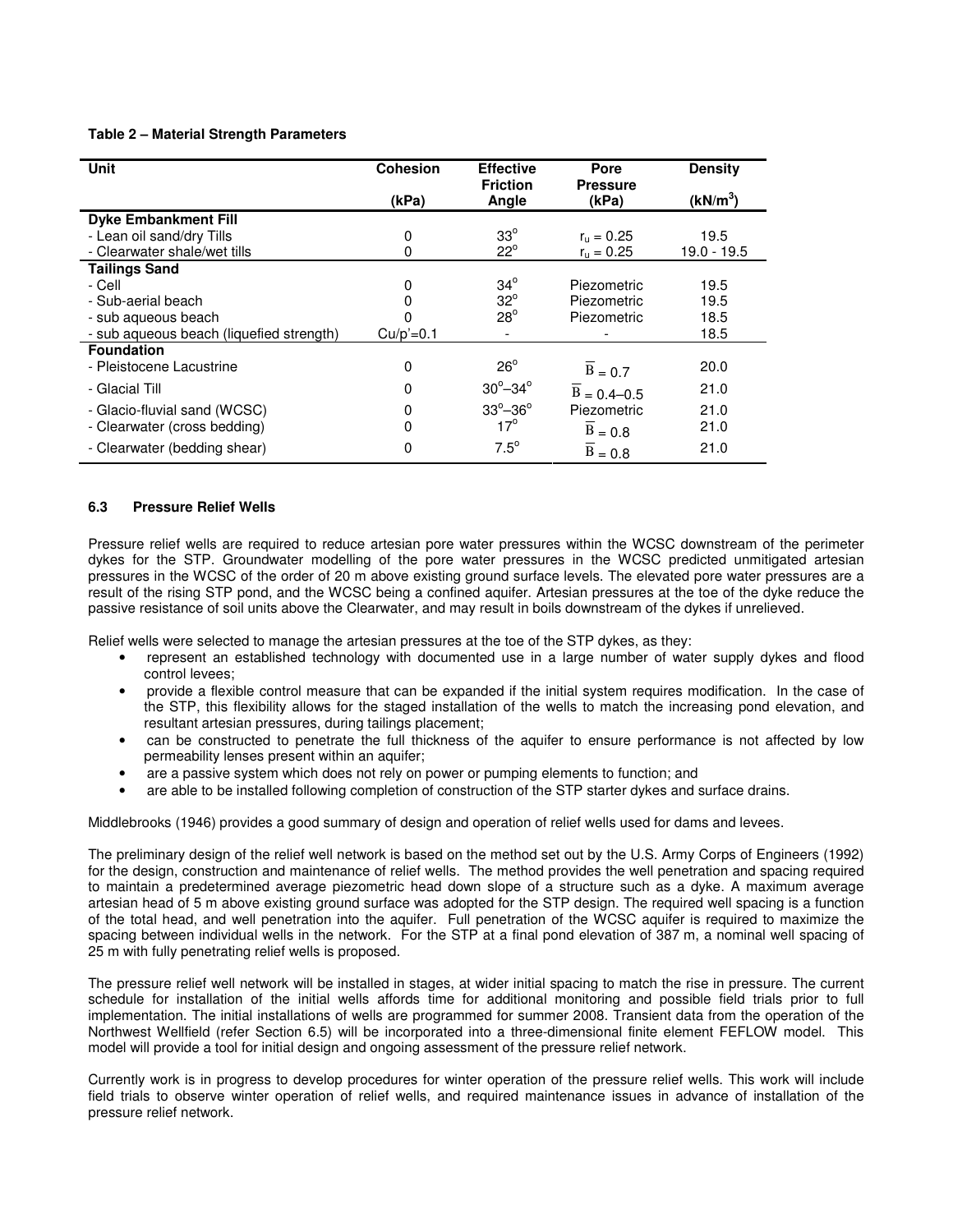### **6.4 Surface Water Management**

The surface water management design for the STP includes management of seepage water from the tailings dykes, diversion of natural water courses around the structure, management of pressure relief water and construction of riparian habitat to compensate for the construction of the STP.

All process affected (PA) water from the internal drains within tailings dykes, the relief wells, the outer faces of the STP dykes and any other sources will be collected in perimeter ditches and pumped back to the pond as part of a closed water management system. With time it has been assumed that the groundwater in the WCSC will become process affected and has therefore been included within the closed water circuit for the project.

The McLean Creek alignment flowed through the footprint of the STP. To enable construction of the impoundment, McLean Creek was diverted around the South Dyke and West Dyke of the STP (Figure 1). The STP Wetlands have been constructed within the diversion area to compensate for habitat lost beneath the footprint of the STP and the eventual loss of the existing McLean Creek Wetlands, associated with mining operations to the north of the STP.

### **6.5 Seepage Management**

The STP has been preferentially aligned over the WCSC to take advantage of the sand/gravel foundation as a supporting medium for the pond dykes. However, areas of limited glacial till, exposed sand (WCSC) and kame all provide potential direct recharge pathways for the migration of PA seepage from the STP into the underlying WCSC and the regional groundwater system.

PA seepage from the pond will migrate through two major pathways. The first is through the sand tailings dykes. Seepage will be collected using internal filter drains and will be recycled to the pond in a closed circuit system. The second pathway is vertical seepage through the foundation materials into the WCSC, and lateral flow in the channel, which will predominantly follow current regional channel groundwater flow to the north.

Approximately 50% of the STP (dyke and cell) overlies the WCSC, which provides three potential pathways for seepage of PA water to enter the WCSC and migrate through the channel to the surrounding environment (Figure 2). Potential exit points for seepage are to McLean Creek spill-point to the northwest (NW wellfield), to the regional groundwater system to the southwest (SW cut-off wall), and to the regional groundwater system southeast (SE wellfield). As previously mentioned the northern section of the WCSC was cut-off by the construction of the Wood Creek Dam.

The framework for seepage management is a commitment to the environmental protection of McLean Creek and to the preservation of regional groundwater resources. For McLean Creek this is a commitment to manage seepage flows from the STP, such that concentrations of contaminants (particularly napthenic acids) do not reach concentrations that cause an adverse environmental impact. The commitment in terms of seepage migration in groundwater is that there is to be no movement of contaminants across lease boundaries; and no uncontrolled passage of contaminated groundwater to the surface water bodies.

## **6.5.1** Seepage Mitigation Design Options

The process of selection for the STP seepage mitigation design was an iterative, consultative process with the client which started in early 2003 and was completed in mid-2004. Throughout the process, mitigation options (and combinations thereof) were raised and ranked based primarily on:

- Achieving low or manageable risk in terms of environment impacts, technical feasibility (of success), flexibility in design, and performance based monitoring facilitating a reasonable response time to changes in the system;
- Minimization of cost, both capital and operating;
- Meeting the STP operational plans with minimal impact to tailings schedules and site layouts; and
- Ready integration into existing mining and tailings operations.

A combination of pumping wells and a cut-off wall were selected as the optimum design solution for seepage control.

Pumping wells in the main aquifer areas carry several advantages to the overall design including a history of successful use, effective cut-off induced across the whole aquifer due to designed interference effects, the ability to quickly expand or decommission the system as monitoring deems necessary, and this option represents proven technology in the oil sands and other industries across Canada.

## **6.5.2** Seepage Design Elements

A groundwater model was established and calibrated to steady state to assist in the seepage management design.